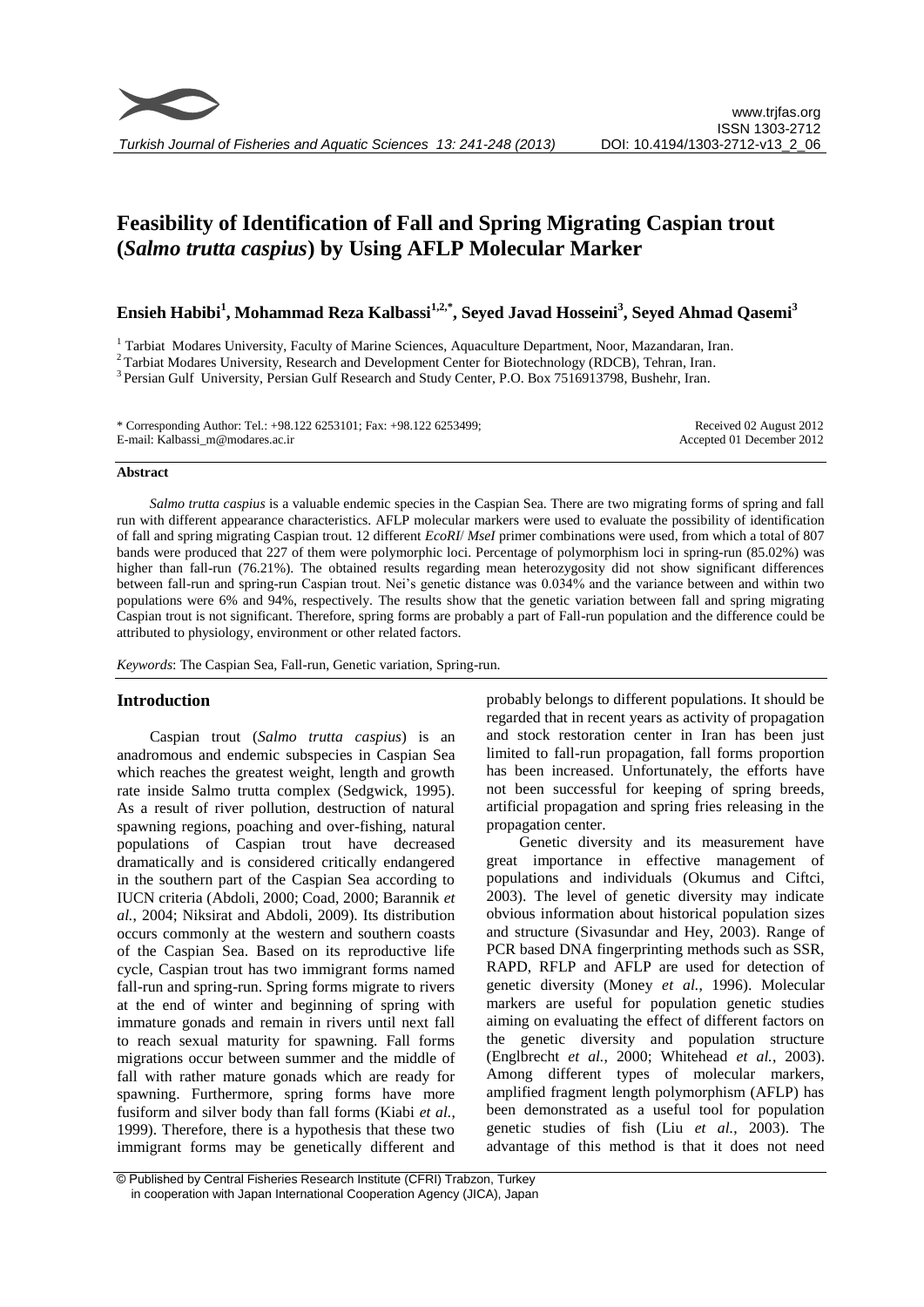probe or primary sequence information which is necessary for RFLP (Okumus and Ciftci, 2003; Liu, 2007). Because each AFLP primer combination can produce a lot of polymorphism markers in a gel and requires only a small amount of DNA, comparatively it is an economical choice for population genetic studies. Also, since the PCR for AFLP requires higher annealing temperature than in RAPD, it allows AFLP to yield more PCR product (Blears *et al.*, 1998). This technique has been widely applied to study species, strain and hybrid identification, gene mapping, linkage and genetic diversity of species and populations in a wide variety of organisms including fishes and shrimp (Liu and Cordes, 2004; Wang *et al.*, 2004; Kakehi *et al.*, 2005; Sonstebo *et al.*, 2007; Kassam *et al.*, 2005).

In Iran the maintenance of the critical endangered Caspian trout populations depends on artificial breeding followed by releasing the juveniles to the sea, which makes it very important to accurately identify the spring and fall immigrant forms for further stock restoration program. However, with limited genetic diversity information for this valuable species, it is very difficult to separate the two forms. Considering the difficulties in maintenance of Caspian trout, AFLP is among ideal techniques that can be used in genetic diversity studies of Caspian trout.

#### **Materials and Methods**

#### **Fish Sampling**

Shahid Bahonar propagation center located in Kelardasht is the only trout propagation center in Iran. This center receives the brood stock collections of the Caspian trout which have been caught from different rivers in the south Caspian basin. Taking into consideration limitations of collecting samples from Caspian trout- particularly spring forms- due to its decreased population, in this study 30 fall-run and 15 spring-run were collected during the autumn of 2007, late winter and spring of 2008.

# **DNA Extraction**

DNA was purified from fin-clips in 96% ethanol by proteinase K digestion followed by ammonium acetate method. Extracted DNA was precipitated by

100% ethanol, and suspended in  $ddH_2O$  after washing with 70% ethanol. DNA concentration was measured with an UV spectrophotometer. The extracted DNA quality was assessed by 0.7% agarose gels electrophoresis with ethidium bromide.

# **AFLP Protocol**

Procedure of AFLP analysis was essentially based on Vos *et al*. (1995) with some modification. Polyacrylamide gel by using of silver staining method was applied. DNA templates for AFLP reaction were generated by restrictions digestion and ligation. Initially, about 250 ng of total DNA was digested with 10 U of *EcoRI* and *MseI* enzymes (volume of 0.25 µl for each enzyme) in 10 X PCR buffers  $(2 \mu l)$ with final volume of 20  $\mu$ l at 37°C for 2 h, then at 65°C for 24 h. In order to generate DNA template for subsequent PCR amplification, the sample were digested.

DNA fragment was ligated by 5µl of ligation solution contained 5 µM of *EcoRI* (0.5µl) and 50 µM *MseI* adaptors (0.5  $\mu$ I) in a reaction containing 1 U T<sub>4</sub> DNA ligase (0.4 µl), 10 mM ATPs (0.5 µl), 10X T<sup>4</sup> DNA ligase Buffer (2 µl) at 22<sup>o</sup>C for 24 min. The ligated sample was diluted 4 times.

The preselective PCR reaction was performed with primers (E01=5'-GACTGCGTACCAATTCA-3´, M02=5´GATGAGTCCTGAGTAAC-3´) that complete to adaptors sequence, but with one selected base in 3<sup> $\odot$ </sup>. Each PCR reaction was performed in 20  $\mu$ l final reaction volume by using 5  $\mu$ l diluted (1:4 ddH<sub>2</sub>O) ligated product, primer concentration 10  $\mu$ M (volume of  $1 \mu l$  for each primer),  $2.5 \mu M$  dNTP mix (1 µl), 50 mM mgcl<sub>2</sub> (1 µl), 10X PCR Buffer (2 µl) and 5 U Tag DNA polymerase (0.3 µl). AFLP reaction was performed for 25 cycles with the following cycle profile: 30 s DNA denaturation step at 94°C, 1 min annealing step at 56°C, and a 1 min extension step at 72°C. The quality of the pre selective PCR products was determined on 0.7% agarose gel with10 time dilution.

The selective amplification was performed using twelve combinations of primers with two selected bases more in the 3´ end (Table 1). Each PCR reaction was performed in a 20 µl reaction volume using 5 µl diluted pre amplification product, primer concentration 10 µM (volume of 1 µl for each primer), 2.5 mM dNTP mix  $(1 \mu l)$ , 50 mM mg Cl<sub>2</sub> (1)

**Table 1.** *MseI\EcoRI* primer sequence with 2 selective nucleotides in selective PCR

| Type of primer | Sequence             | Type of primer | Sequence             |
|----------------|----------------------|----------------|----------------------|
| 1 $EcoR I + 3$ | GACTGCGTACCAATTCA AC | 2Mse I $+3$    | GATGAGTCCTGAGTAAC AC |
| $2EcoR I + 3$  | GACTGCGTACCAATTCA AG | $3$ Mse I +3   | GATGAGTCCTGAGTAAC AG |
| $3EcoR I + 3$  | GACTGCGTACCAATTCA CC | 4Mse I $+3$    | GATGAGTCCTGAGTAAC AT |
| $4EcoR I + 3$  | GACTGCGTACCAATTCA CT | 5Mse I $+3$    | GATGAGTCCTGAGTAAC CT |
| $5EcoR I + 3$  | GACTGCGTACCAATTCA GC | $6MseI + 3$    | GATGAGTCCTGAGTAAC GT |
| $6EcoR I + 3$  | GACTGCGTACCAATTCA CA | $7$ Mse I +3   | GATGAGTCCTGAGTAAC CG |
| 1Mse I $+3$    | GATGAGTCCTGAGTAAC AA | 8Mse I $+3$    | GATGAGTCCTGAGTAAC CC |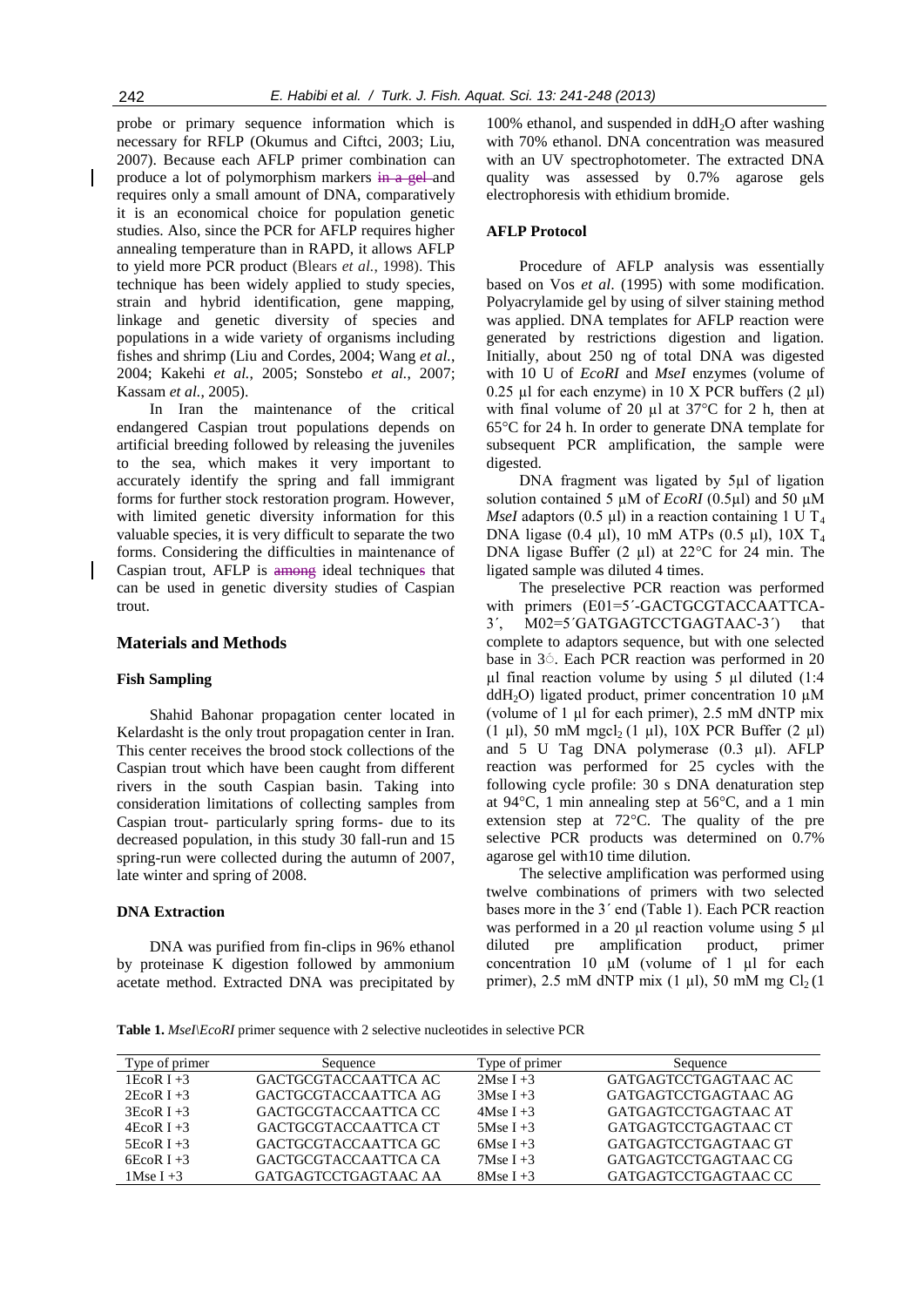$\mu$ l), 10X PCR Buffer (2  $\mu$ l) and 5 U Tag DNA polymerase (0.3 µl). AFLP reaction was performed for 30 cycle with the following cycle profile: 30 s DNA denaturation step at 94°C, 1 min annealing step (the annealing temperature in the first cycle was 65°C, was subsequently reduced each cycle by 1°C for the next 11 cycle then continues in 54°C) and a 1 min extension step at 72°C.

#### **Electrophoresis and Silver Staining**

The PCR products were mixed with 8  $\mu$ l formamide dye (98% formamide, xylene cyanol, bromo phenol blue and 10mM EDTA pH 8.0). The product mixture was denaturated at 95°C for 6 min, and quickly cooled on ice bath after denaturation. A 6% denaturating polyacrylamide gel (40% acrylamide, urea, 10X TBE) was prerun at 75 w for 45 min, each well was loaded with 8-10 µl of product mixture. The gel was electrophoresed for 1.5 h in (Bio Rad) DNA sequencing gel (38×30 cm) at 50°C.

After electrophoresis, the gel was fixed in acetic acid for 20 min and then stained with silver nitrate for 30 min; the stained gel was rinsed again with distilled water and immersed in developing solution (formaldeid and sodium hydroxide). Band sizes were estimated using a standard AFLP DNA ladder.

#### **Data Analysis**

The bands were scored by presence (1) or absence (0) and data were transferred into Excel. Percent polymorphic loci (P), average heterozygosities (H), genetic distance were estimated using the GenAlEx v6 software. The percentages of polymorphic loci were estimated based on the percent of loci not fixed for one allele; allele frequency were analysed following Lynch and Milligan (1994). Average heterozygosity were calculated for each locus and then averaged over loci according to Lynch and Milligan (1994). Genetic distances between populations were calculated by Nei's (1978) distance and identity measures. Differentiation between and within populations of *Salmo trutta caspius* was estimated by analyzing molecular variance (AMOVA)

using GenAlEx software and dendrogram based on each individual was drawn by TFPGA v1.3 software by UPGMA analyses.

## **Results**

The twelve AFLP primers combination generated 807 total bands in two populations and generally produced 227 polymorphic bands (Table 2, Figure 1). These twelve combinations produced range 53 to 85 total bands and 5 to 35 polymorphic bands and percentage of polymorphic bands was 28.12%.

#### **Molecular Analysis**

Allele Frequencies by Population (AFP) showed band frequency, p, q and H (heterezygosity) for each locus per population. At the end of the output, the percentage of polymorphic loci for each population was calculated. Percentage of polymorphism loci was 76.21% in fall-run population and 85.02% spring-run population and polymorphism loci mean was 80.62%.

Allelic pattern by population (APT) showed 185 and 205 bands for fall-run and spring-run, respectively and also the number of private bands of population was 21 and 41 for fall-run and spring-run, respectively (Private bands are equivalent to the number of alleles unique to a single population). Mean heterezygosity was 0.207 for fall-run and 0.227 for spring-run populations (Standard error mean heterozygosity is 0.012) (Figure 2). Nei's genetic distance of spring and fall migrating *Salmo trutta caspius* was 0.034 and genetic identity was 0.966.

Two-dimensional diagram of PCA (Principle Coordinates Analysis) that were drawn for the relationships between the samples (Figure 3) show that fall and spring run fishes were not in two separate groups and overlap of these two groups represented their high similarity.

Analysis of Molecular Variance (AMOVA) showed that the percentage of variation within and between populations were 94% and 6%, respectively. So difference within population was significant but was not significant between populations. Genetic differentiation of population (Fst) was 0.0603.

**Table 2.** Number of total and polymorphic bands of 12 combinations of *MseI\EcoRI* primers

| <b>COD</b> | Primer combination | Total bands | Polymorphic bands |
|------------|--------------------|-------------|-------------------|
| A          | 1E/1M              | 82          |                   |
| B          | 1E/4M              | 63          |                   |
| ⌒          | 2E/4M              | 63          | <sub>6</sub>      |
|            | 2E/1M              | 80          | 28                |
| F          | 2E/5M              | 56          | 24                |
| G          | 2E/6M              | 58          | 20                |
| H          | 4E/6M              | 58          | 19                |
|            | 5E/7M              | 85          | 38                |
|            | 3E/8M              | 64          | 32                |
| K          | 6E/1M              | 61          | 11                |
|            | 6E/2M              | 84          | 16                |
| M          | 4E/3M              | 53          | 21                |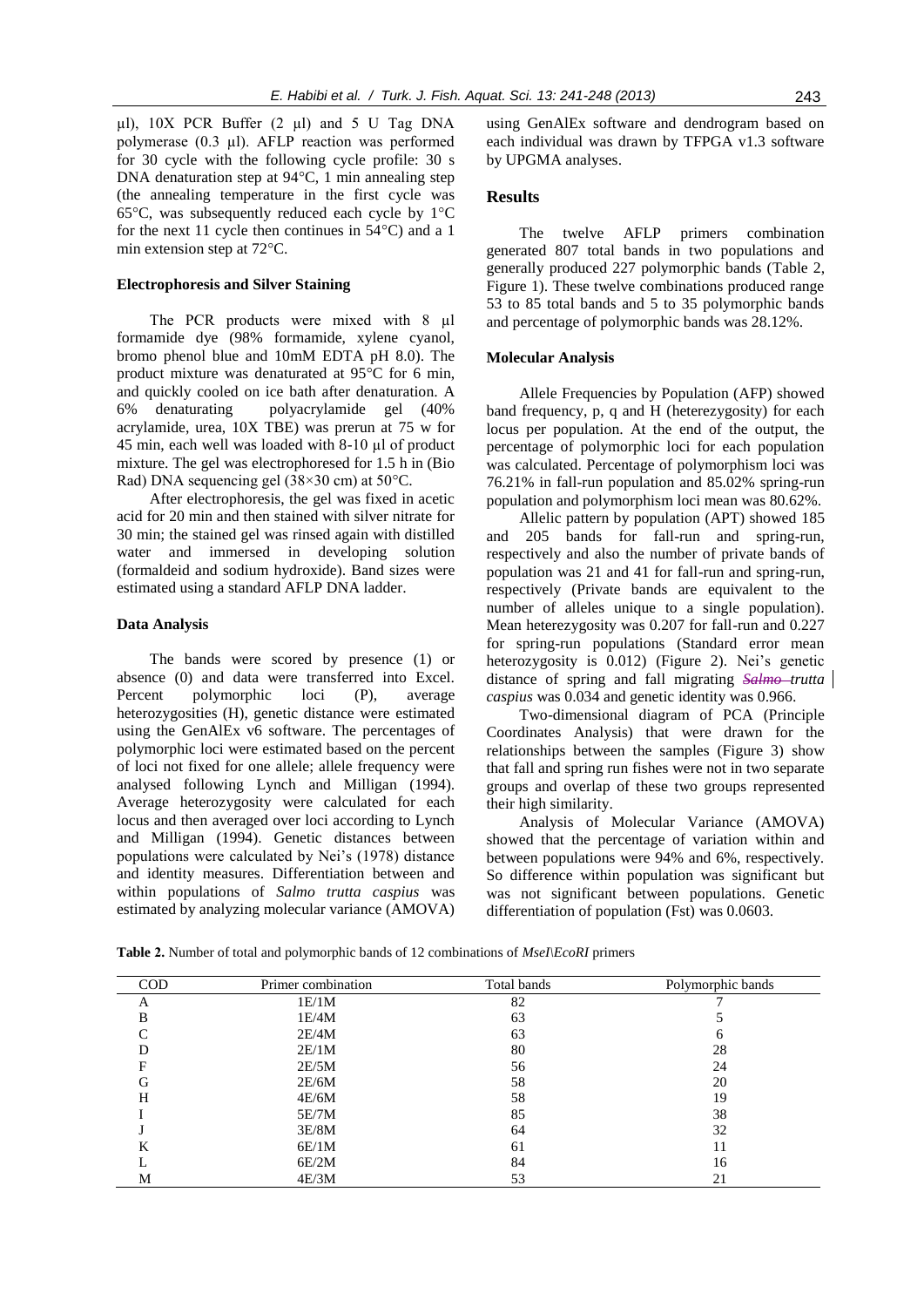

**Figure1.** A sample of polyacrylamide gel by combination primer of 3E/ 8M. Pop 1: fall-run, and Pop2: spring-run of Caspian trout.



# **Band patterns across populations**

**Figure 2.** Allelic pattern (APT) of spring and fall migrating form of Caspian trout. Pop 1: fall-run, and Pop2: spring-run of Caspian trout.



**Figure 3.** Two-dimensional diagram of PCA for fall and spring migrating forms of Caspian trout. Pop 1: fall-run, and Pop2: spring-run of Caspian trout.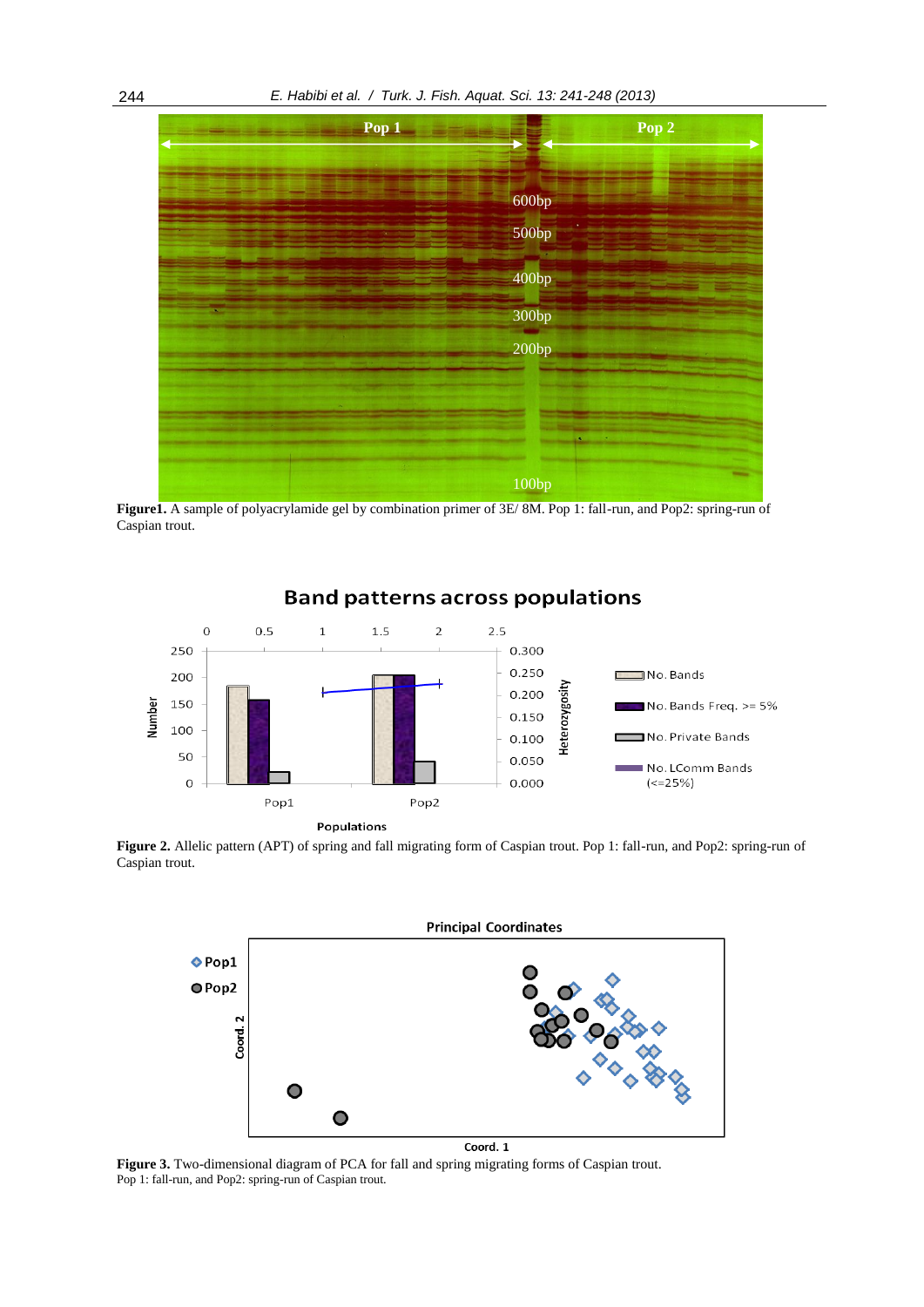The UPGMA dendrogram was constructed on the basis of the inter population genetic similarity. Cluster analysis results produced by UPGMA method in TFPGA software revealed that high similarity exist in both groups of immigrant fishes (Figure 4).

## **Discussion**

AFLP is a multilocus PCR-based DNA fingerprinting technique (Liu, 2007); AFLP's most important point is its capacity for inspecting an entire genome for polymorphism and its reproducibility (Blears *et al.*, 1998). As compared to other markers such as RFLP and RAPD, AFLP provides a much greater level of polymorphism and covers large genomes well. However, AFLPs has been rarely applied in animal ecological and evolutionary studies (Sonstebo *et al.*, 2007).

Due to the importance of accurate identification and separation of spring and fall migrating Caspian trout (*Salmo trutta caspius*) and their status of being endangered species, AFLP technique was used for assessing the genetic variation.

Concerning *Salmo trutta*, genetic diversity among different populations was studied by using various methods (Apostolidis *et al.*, 2008; Ostergren, 2006; Charles *et al.*, 2005; Elo *et al.*, 1997), but the application of AFLP in *Salmo trutta* L. was only carried out by Sonstebo *et al.* (2007). The number of primer combinations that was applied for AFLPs usually varied from three to nine, while the number of polymorphisms varied from 30 to 400 (Sonstebo *et* 



**Figure 4.** UPGMA dendrogram showing the phylogenetic relationship among all individual of fall and spring run *Salmo trutta caspius*. Number(s) 1-30: fall run, 31-45: spring run.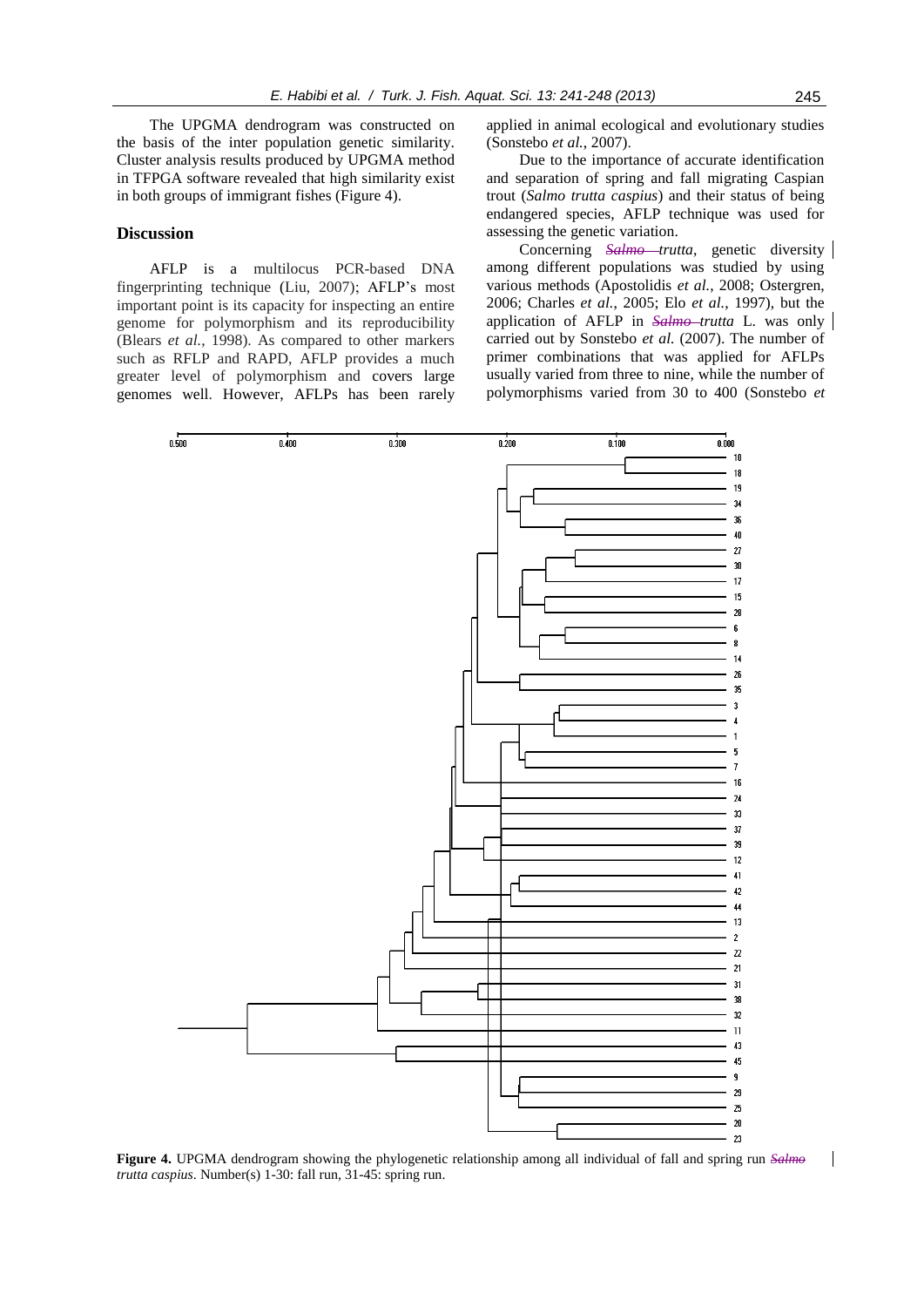*al.*, 2007). In this study, 12 primer combinations were used which produced 227 polymorphism bands. Sonstebo *et al*. (2007) applied 6 primer pairs to identify genetic difference among 11 lake populations of brown trout (*Salmo trutta* L.) which produced 178 polymorphism bands. Percentage of polymorphism loci in spring-run (85.02%) was higher than fall-run (76.21%). This difference could relate to the sample size. Simmons *et al*. (2006) in a study on channel catfish recognized the effects of sample size on the allele frequency; as the sample sizes increase, the frequency of alleles can change. In this regard, the allele frequency differences could be potentially overestimated or under-estimated in some populations because of the small sample sizes. There were no significant differences as to the levels of heterozygosity between fall-run and spring-run. Mean heterozygosity in fall-run (0.207) was lower than spring-run (0.227). It indicates higher genetics diversity in spring-run un comparison with fall-run. Sonstebo *et al.* (2007) found that the mean of gene diversity in the *Salmo trutta* L. was 0.18 which shows low genetic diversity in brown trout populations. Genetic distance based on Nei's genetic distance was 0.034 which indicated high similarity (0.966) between fall-run and spring-run population, while Nei's Genetic distance calculated by Sonstebo *at al*., (2007) in *Salmo trutta* L. at population level was 0.878. Analysis of Molecular Variance (AMOVA) showed the difference within populations (0.94%) was significant, while they were not between populations which is due to the genetic difference existed between individuals that is similar to the obtained results by Sonstebo et al. (2007). They showed there are high variations within populations while these differences were few among populations of *Salmo trutta* L. and concluded the incident could be due to the migrations occurred between lake populations. Likely great part of variation observed between populations is due to environmental differences and it has been often assumed that at least a part of this variation is determined genetically (Allendorf *et al.*, 1987). Genetic variation between fall run and spring run populations, revealed no significant genetic differentiation between them  $(F_{st}= 0.060)$ .

The present study was performed by considering the high resolution feature of AFLP in genetic population, 12 applied primer combinations showed that genetic variation was not significant between fall and spring migrating Caspian trout. The two migrating forms reproduce synchronously in the autumn; this way of reproduction is similar to those described in brown trout populations consisted of a mixture of anadromous and resident individuals where no genetic differences are described among both life strategies (Hansen *et al.*, 2000, Hansen, 2002, Charles *et al.*, 2005). Morphological, demographical and ecological characteristics differ in these two forms (Frost and Brown 1967; Campbell, 1977; Baglinière *et al.*, 2000). No differentiation

between the coexisting anadromous and resident forms was reported. Charles *et al.* (2005) concluded that resident and anadromous trout have a naturally reproducing unit in this river system. Also, Klemesten *et al.* (2003) explained that the body size and acclimatization vary in resident and migratory froms in the same populations and also between fishes of small streams and large rivers in the same area. The observed variations appear to be rather the result of phenotypic plasticity and partly as an effect of genetic selection. Considering that no genetic differences were found between two forms, it seems that spring type is probably a part of fall run population.

There is a great plasticity in the migratory behaviour of stocks of a wide variety of salmonids, influenced by genetic, environmental, biological and morphological factors (Jonsson, 1982; Palm and Ryman, 1999; Nordeng, 1983; Northcote, 1997; Klemetsen *et al.*, 2003). Two of these factors are body size and age. Caspian trout fry is usually released at a size of 5-15 gr in rivers. In anadromous trout, there are differences in body size and age among migrants. Larger and older individuals descend to sea earlier in the year than smaller and younger ones (Klemetsen *et al.*, 2003). The mentioned behavior has been detected in smolts (Rasmussen, 1986; Bohlin *et al*., 1993, 1996), sub-adults and adults (Jonsson and Jonsson 2001). There are several possible reasons for the size and age segregation including osmoregulatory capacity and vulnerability to predation. On the other hand, Forseth *et al.* (1999) studied the time of migration in relation to growth and metabolic rate in migrating forms of juvenile brown trout. Also, river size can affect the time of freshwater brown trout ascent (klemetsen *et al.*, 2003). Sea trout, spawning in large rivers, mounts fresh water about 6 months before arriving at the spawning grounds (Campbell, 1977), whereas trout spawning in small brooks often mount just prior to the time of spawning (Klemetsen *et al.*, 2003). It may be concluded that the larger individuals migrate first from rivers to the Caspian Sea and also return first (in spring) to the rivers for spawning. These parameters could be indicative for the presence of the two forms in the Caspian Sea.

It seems that these groups have been originated from one population. Therefore, more attention should be paid to protect this valuable endemic species through monitoring management plans of rearing complexes including the modification of sex ratios in mating and the prevention of breeding among different river populations so that to preclude further decrease in the population of this economically and genetically valuable species.

#### **Acknowledgments**

The authors would like to thank Tarbiat Modares University for their financial support, Persian Gulf Research and Study Center (PGRSC), and Research and Development Center for Biotechnology (RDCB).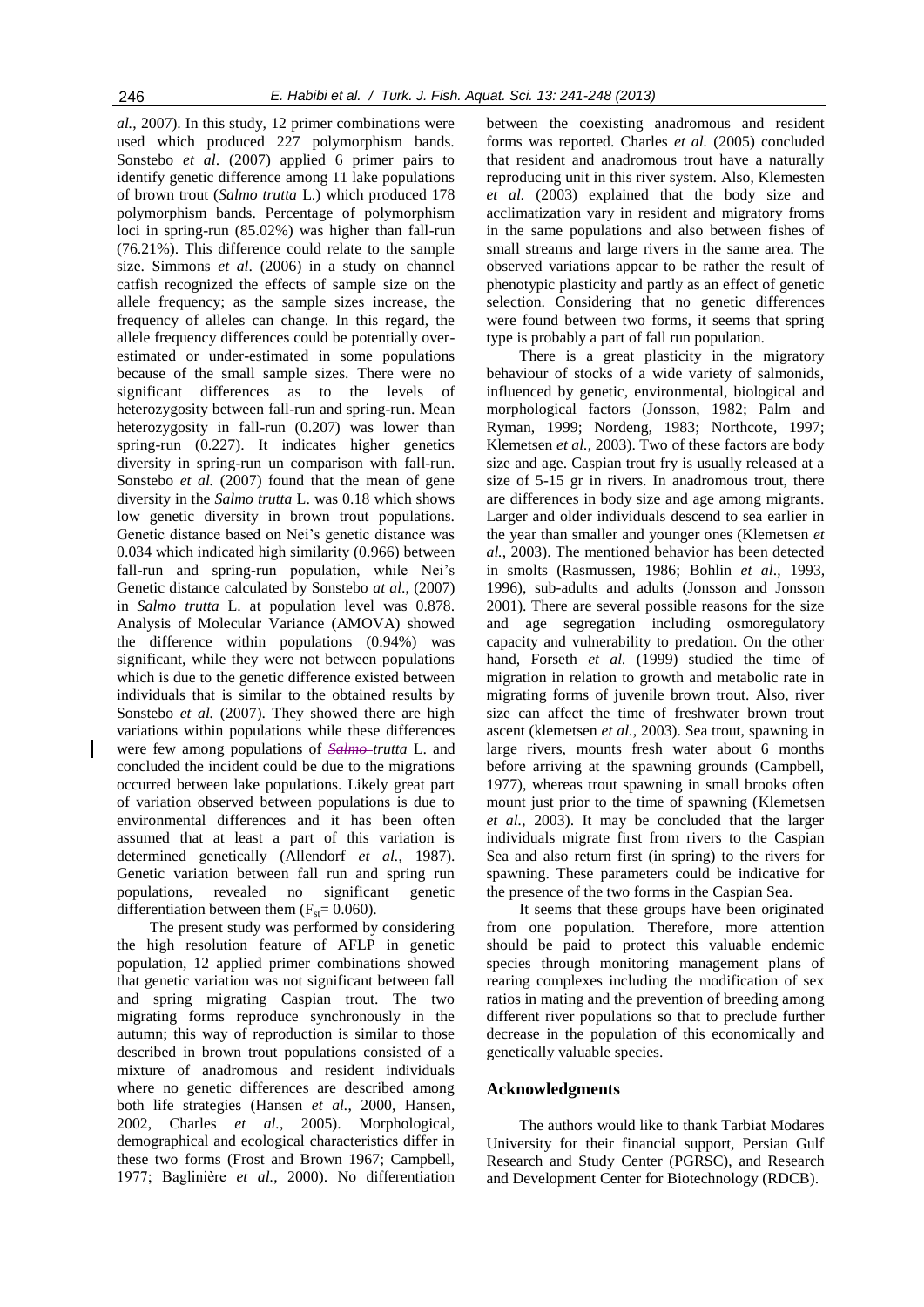# **References**

- Abdoli, A. 2000. The Inland Water Fishes of Iran, 1st ed. Museum of Nature and Wild Life of Iran, Tehran, 378 pp.
- Allendorf, F.W. and Ryman, N. 1987. Genetic management of hatchery stocks. In: N. Ryman and F. Utter (Eds.), Population Genetics and Fishery Management. University of Washington Press, Seattle: 141–159.
- Apostolidis, A.P., Madeira, M.J., Hansen, M.M. and Machordom, A. 2008. Genetic structure and demographic history of brown trout (*Salmo trutta*) populations from the southern Balkans. Freshwater Biology, 53: 1555-1566. doi: 10.1111/j.1365- 2427.2008.01988.x
- Baglinière, J.L., Ombredane, D. and Marchand, F. 2000. Critères morphologiques pour l'identification des deux formes (rivière et mer) de truite (*Salmo trutta* L.) présentes sur un même bassin. Bulletin Francias de la Pêche et de la Pisciculture, 357/358: 375-386.
- Barannik, V., Borysova, O. and Stolberg, F. 2004. The Caspian Sea region: environmental change. Ambio, 33: 45-51. doi: 10.1579/0044-7447-33.1.45
- Blears, M.J., de Grandis, S.A., Lee, H. and Trevors, J.T. 1998. Amplified fragment length polymorphism (AFLP): A review of the procedure and its applications. Jouranl of Industrial Microbiology and Biotechnology, 21: 99-114. doi: 10.1038/sj.jim.2900537
- Bohlin, T., Dellefors, C. and Faremo, U. 1993. Optimal time and size for smolt migration in wild sea trout (*Salmo trutta*). Canadian Journal of Fisheries and Aquatic Sciences, 50: 224-232. doi: 10.1139/f93-025
- Bohlin, T., Dellefors, C. and Faremo, U. 1996. Date of smolt migration depends on body-size but not age in wild searun brown trout. Journal of Fish Biology, 49: 157-164. doi: 10.1111/j.1095-8649.1996.tb00012.x
- Campbell, J.S. 1977. Spawning characteristics of brown trout and sea trout *Salmo trutta* L. in Kirk Burn, River Tweed, Scotland. Journal of Fish Biology, 11: 217- 229. doi: 10.1111/j.1095-8649.1977.tb04115.x
- Charles, K., Guyomard, R., Hoyheim, B., Ombredane, D. and Bagliniere, J.L. 2005. Lack of genetic differentiation between anadromous and resident sympatric brown trout (*Salmo trutta*) in a Normandy population. Aquatic Living Resources, 18: 65-69. doi: 10.1051/alr:2005006
- Coad, B.W. 2000. Criteria for assessing the conservation status of taxa (as applied to Iranian freshwater fishes). Biologia, 55: 537-555.
- Elo, K., Ivanoff, S., Vuorinen, J.A. and Piironen, J. 1997. Inheritance of RAPD markers and detection of interspecific hybridization with brown trout and Atlantic salmon. Aquaculture, 152: 55-65. doi: 10.1016/S0044-8486(96)01529-3
- Englbrecht, C.C., Freyhof, J., Nolte, A., Rassmann, K., Schliewen, U. and Tautz, D. 2000. Phylogeography of the bullhead *Cottus gobio* (Pisces: Teleostei: Cottidae) suggests a pre-Pleistocene origin of the major central European populations. Molecular Ecology, 9: 709- 722. doi: 10.1046/j.1365-294x.2000.00912.x
- Forseth, T., Næsje, T.F., Jonsson, B. and Harsaker, K. 1999. Juvenile migration in brown trout: a consequence of energetic state. Journal of Animal Ecology, 68: 783- 793. doi: 10.1046/j.1365-2656.1999.00329.x
- Frost, W.E. and Brown, M.E. 1967. The Trout, Collins.

New Naturalist, London, 286 pp.

- Hansen, M.M., Ruzzante, D.E., Nielsen, E.E. and Mensberg, K.L.D. 2000. Microsatellite and mitochondrial DNA polymorphism reveals lifehistory dependent interbreeding between hatchery and wild brown trout (*Salmo trutta* L.). Molecular Ecology, 9: 583-594. doi: 10.1046/j.1365- 294x.2000.00898.x
- Hansen, M.M. 2002. Estimating the long-term effects of stocking domesticated trout into wild brown trout (*Salmo trutta*) populations: an approach using microsatellite DNA analysis of historical and contemporary samples. Molecular Ecology, 11: 1003- 1015. doi: 10.1046/j.1365-294X.2002.01495.x
- Jonsson, B. 1982. Diadromous and resident trout *Salmo trutta* L.: Is their difference due to genetics? Oikos, 38: 297-300. doi: 10.2307/3544668
- Jonsson, B. and Jonsson, N. 2001. Polymorphism and speciation in Arctic charr. Journal of Fish Biology, 58: 605-638. doi: 10.1111/j.1095- 8649.2001.tb00518.x
- Kakehi, Y., Nakayama, K., Watanabe, K. and Nishida, M. 2005. Inheritance of amplified fragment length polymorphism markers and their utility in population genetic analysis of *Plecoglossus altivelis*. Journal of Fish Biology, 66: 1529-1544. doi: 10.1111/j.0022- 1112.2005.00683.x
- Kassam, D., Seki, S., Rusuwa, B., Ambali, A.J.D. and Yamaoka, K. 2005. Genetic diversity within the genus Cynotilapia and its phylogenetic position among Lake Malawi's mbuna cichlids. African Journal of Biotechnology, 4: 1195-120.
- Kiabi, B.H., Abdoli, A. and Naderi, M. 1999. Status of the fish fauna in the South Caspian basin of Iran. Zoology in the Middle East, 18: 57-65. doi: 10.1080/09397140.1999.10637782
- Klemetsen, A., Amundsen, P.A., Dempson, J.B., Jonsson, B., Jonsson, N., O'Connell, M.F. and Mortensen, E. 2003. Atlantic salmon *Salmo salar* L., brown trout *Salmo trutta* L. and Arctic charr *Salvelinus alpinus*  (L.): a review of aspects of their life histories. Ecology of Freshwater Fish, 12: 1-59. doi: 10.1034/j.1600-0633.2003.00010.x
- Liu, Z.J. (ed) 2007. Aquaculture Genome Technologies. Blackwell Publishing, Australia, 551 pp. doi: 10.1002/9780470277560
- Liu, Z.J. and Cordes, J.F. 2004. DNA Marker Technologies and their Application in Aquaculture Genetics. Aquaculture, 238: 1-37. doi: 10.1016/j.aquaculture.2004.05.027
- Liu, Z.J., Karsi, A., Li, P., Cao, D., Ju, Z. and Dunham, R. 2003. An AFLP-based genetic linkage map of channel catfish (*Ictalurus punctatus*) constructed by using an interspecific hybrid resource family. Genetics, 165: 687-694.
- Lynch, M. and Milligan, B.G. 1994. Analysis of population genetic structure with RAPD markers. Molecular Ecology, 3: 91-99. doi: 10.1111/j.1365- 294X.1994.tb00109.x
- Money, T., Reader, S., Qu, L.J., Dunford, R.P. and Moore, G. 1996. AFLP based mRNA fingerprinting. Nucleic Acids Research, 24: 2616-2617. doi: 10.1093/nar/24.13.2616
- Nei, M. 1978. Estimation of average heterozygosity and genetic distance from a small number of individuals. Genetics, 89: 583-590.
- Niksirat, H. and Abdoli, A. 2009. On the status of the